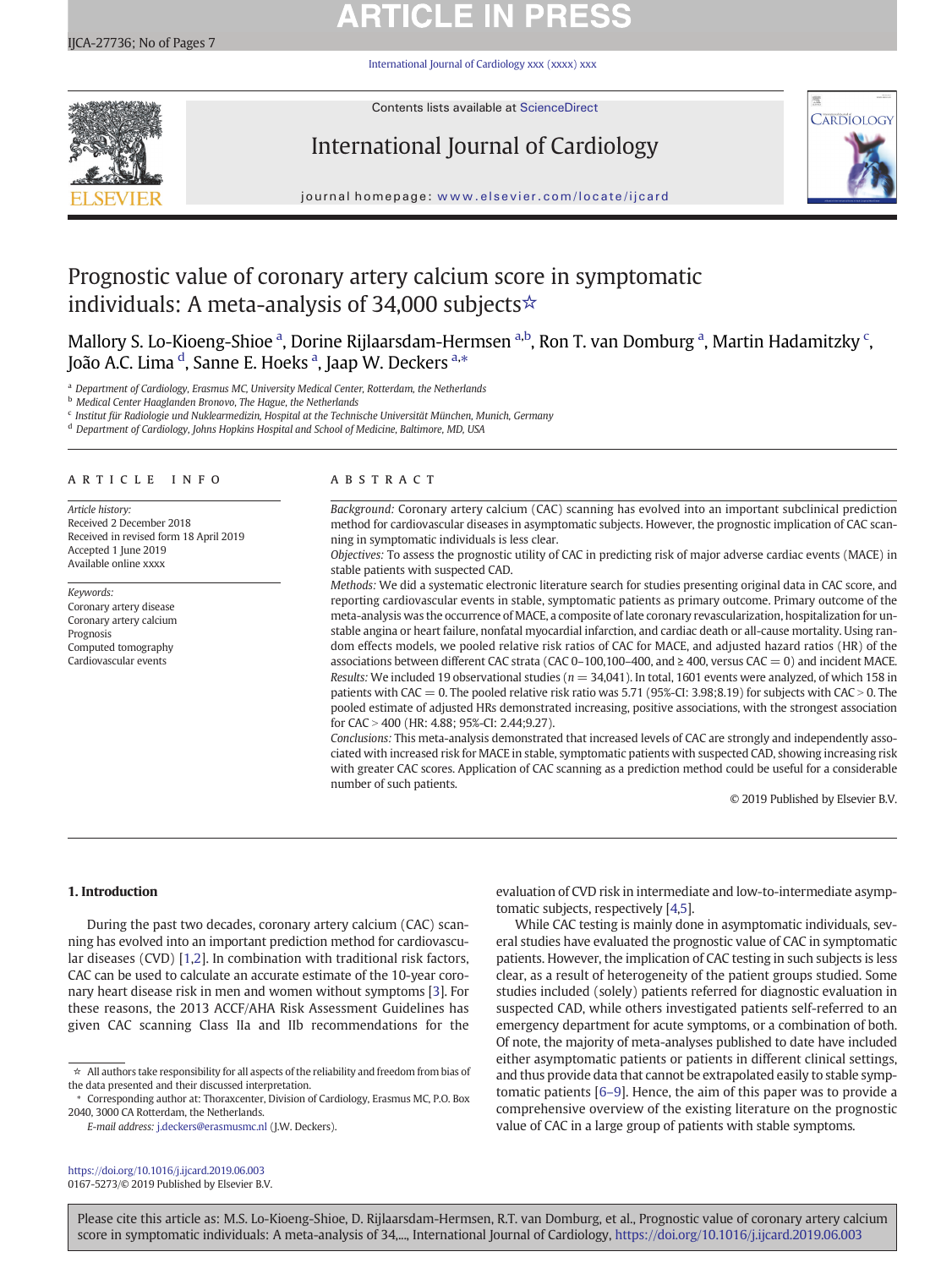We conducted a systematic review and study-based meta-analysis on the prognostic utility of CAC in predicting risk of major adverse cardiac events (MACE) in stable patients presenting with suspected coronary artery disease (CAD). This paper thus describes risk ratios for a composite outcome of MACE for patients with positive CAC scores relative to subjects without CAC.

#### 2. Methods

#### 2.1. Data sources and search strategy

We conducted a meta-analysis using the Meta-analysis of Observational Studies in Epidemiology (MOOSE) guidelines [\[10](#page-6-0)]. Together with an experienced librarian (W.B.), we searched EMBASE, Ovid MEDLINE, Web of Science, Cochrane CENTRAL and Google Scholar until September 2017. A complete overview of the search terms can be found in the online data supplement. No restrictions on language or date were applied. In case of potentially eligible articles with a different alphabet assistance was sought from native speakers or digital translation resources. Additionally, we screened the bibliographies of key articles for potentially eligible records.

#### 2.2. Study selection

We included studies that presented original data on CAC score, and that reported cardiovascular events as primary outcome. All studies had to provide either absolute numbers of events in patient groups according to their CAC status or cox proportional hazard ratios (HRs) for the prediction of events. In addition, the patient population should comprise stable symptomatic patients with a suspicion of CAD in at least 50% of the population studied. We excluded studies in which ≥5% of the population had a known history of CAD at baseline. In addition, we excluded studies including symptomatic patients examined in an emergency care setting.

#### 2.3. Data extraction and quality assessment

Two independent investigators (M.S.L. and J.W.D.) examined the titles and abstracts of the reports retrieved through the database search. Reports that appeared to meet the inclusion criteria were assessed in detail by reviewing the full-texts. We contacted authors by email if they did not report absolute numbers of events per CAC status. We extracted data on study design, clinical characteristics of participants, follow-up duration, sample size, number of events according to patients' CAC status, pre-test likelihood of CAD, CT scanner, and timing of patient enrollment. In studies reporting multiple cardiac events per patient, only one event was counted as MACE.

The quality of the included studies was assessed using Hayden's quality appraisal for prognostic studies [[11](#page-6-0)]. Domains of potential biases that were relevant for our metaanalysis included [\[1\]](#page-5-0) study participation, [\[2\]](#page-5-0) prognostic factor measurement, and [\[3\]](#page-5-0) outcome measurement. We examined these domains using the corresponding guidelines.

#### 2.4. Endpoints

The outcome of our meta-analysis was the occurrence of MACE, defined as the composite incidence of any of the following: late cardiac revascularization (coronary artery bypass graft or percutaneous coronary intervention), hospitalization for unstable angina pectoris or heart failure, nonfatal myocardial infarction, and cardiac death or all-cause mortality. Furthermore, we investigated the relationship between the presence of CAC and the composite of nonfatal myocardial infarction and all-cause mortality.

#### 2.5. Statistical analysis

In studies that reported the events per CAC stratum, we calculated the Mantel-Haenszel individual and summary relative risk ratios and 95% confidence intervals, comparing the relative risks for different CAC score reference groups (CAC =  $0,$  CAC < 100, and CAC < 400). We used the event data in patients with CAC > 0 versus CAC = 0 to calculate relative risk ratios of CAC presence.

For each study, the annual event rate per 100 patients with was CAC = 0 was approximated by dividing the proportion of  $CAC = 0$  patients with an event by the follow-up duration in months and multiplying this by 12.

Furthermore, we pooled adjusted HRs of the associations between different CAC strata (CAC 0–100 vs CAC = 0, CAC 100–400 vs CAC = 0, and CAC  $\geq$  400 vs CAC = 0) and incident MACE.

Meta-analyses were done using both random and fixed effects modelling. Results are presented in Forest plot illustrations and summarized in tables. We evaluated presence of heterogeneity by calculating Cochran's Q statistic and the tau-squared, and quantified the heterogeneity using the  $I^2$  index. We visually examined funnel plot symmetry to assess publication bias. In the absence of publication bias a funnel plot should approximately resemble a symmetrical inverted funnel. In the presence of pronounced asymmetry, publication bias may be present. All statistical analyses were done using Rstudio software (Version 1.0.153, Meta, Metafor, Metagen).

### 3. Results

#### 3.1. Study population

We identified 5281 reports through electronic database searches and 4 additional reports through manual searching of bibliographies of key articles (Fig. S1). We excluded 2928 reports on the basis of title and 2256 on the basis of abstract. There were no eligible manuscripts with a different alphabet. This yielded 101 potentially relevant reports of which we retrieved full-texts. After detailed assessment of these manuscripts, 17 of 101 reports were found to be eligible for our systematic review. Email correspondence with authors of publications that did not report absolute numbers of events per CAC status led to inclusion of two additional reports [[12](#page-6-0),[13](#page-6-0)]. Our subsequent total of 19 reports provided information on 34,041 participants. Four of the 19 reports were multicenter studies. All studies were observational and were published between 1996 and 2016, with a follow-up duration that varied from 17 to 82 months. The proportion of women included ranged from 19% to 68%. Between 30% and 74% of participants presented with hypertension at baseline, between 7% and 55% with diabetes. In 17 out of 19 reports patients with a known history of CAD were excluded [[12,](#page-6-0)14–[28\]](#page-6-0). Among the 12 studies reporting on family history of CAD, its prevalence ranged from 27% to 66%. The number of participants with a CAC score of zero varied between 11% and 63%. Among the four studies reporting lipid-lowering therapy, its prevalence ranged from 15.8% to 63% [[16,19](#page-6-0),[23,25](#page-6-0)]. Eight out of 19 studies specified type of chest pain (i.e. typical angina, atypical angina or nonanginal chest pain) [[12,14](#page-6-0),[16,18,20](#page-6-0),[21,23,27](#page-6-0)]. The annual event rate per 100 patients with CAC  $= 0$  varied between 0 and 3.64 ([Table 1\)](#page-2-0). In addition to CAC presence, 11 studies assessed the extent of coronary lumen stenosis by coronary computed tomography angiography (CCTA). The proportion of participants with obstructive CAD (defined as  $>50\%$ lumen stenosis) varied between 14% and 72% [\(Table 2\)](#page-3-0).

#### 3.2. Cardiovascular events

In total, 1601 (4.7%) cardiovascular events were analyzed, 158 (1.18%) of these events occurred in patients with a CAC score of zero. Four studies reported multiple events per study participant, for these studies we used the number of patients in whom an event occurred [\[14,18,25,26](#page-6-0)]. Eighteen [12–[21,](#page-6-0)23–[30\]](#page-6-0) of 19 studies assessed the occurrence of cardiovascular events stratified per CAC status ( $CAC > 0$  vs CAC  $= 0$ ). Only one study reported HRs per CAC stratum [\[22\]](#page-6-0). The pooled relative risk ratio for MACE in patients with any detectable CAC was 5.71 (95% confidence interval [CI]: 3.98 to 8.19,  $I^2$ :65%) using random effects models [\(Table 3](#page-3-0), [Fig. 1a](#page-4-0)). Thirteen studies presented data on the occurrence of either all-cause mortality or nonfatal MI, or a combination per CAC status in addition to overall events. The pooled analysis for incidence of all-cause mortality or nonfatal myocardial infarction gave a relative risk ratio of 3.64 (95% CI: 2.68 to 4.96,  $I^2$ : 16%) [\(Fig. 1](#page-4-0)b). The metaanalyses comparing different CAC score reference groups are shown in [Table 3.](#page-3-0) Using a reference group of  $CAC = 0$ , both a threshold of  $CAC$ ≥ 100 and ≥ 400 yielded an increased cumulative relative risk for MACE.

Pooled estimates of HRs adjusted for clinical risk factors demonstrated increasing and positive associations for increasing CAC strata and risk of future events, the strongest association being found in patients with CAC > 400 (HR 4.88, 95% CI: 2.44 to 9.76,  $I^2$ : 69.8%) (Online data supplement: Table S1).

A sensitivity analysis was done for the twelve studies [[12](#page-6-0),14-[19,24](#page-6-0),26-[29\]](#page-6-0) in which 100% of the patients were reported to be symptomatic. Among these 20,421 patients, the pooled relative risk ratio for incident MACE was 5.85 (95% CI: 3.69 to 9.27,  $I^2$ : 54%).

Please cite this article as: M.S. Lo-Kioeng-Shioe, D. Rijlaarsdam-Hermsen, R.T. van Domburg, et al., Prognostic value of coronary artery calcium score in symptomatic individuals: A meta-analysis of 34,..., International Journal of Cardiology, <https://doi.org/10.1016/j.ijcard.2019.06.003>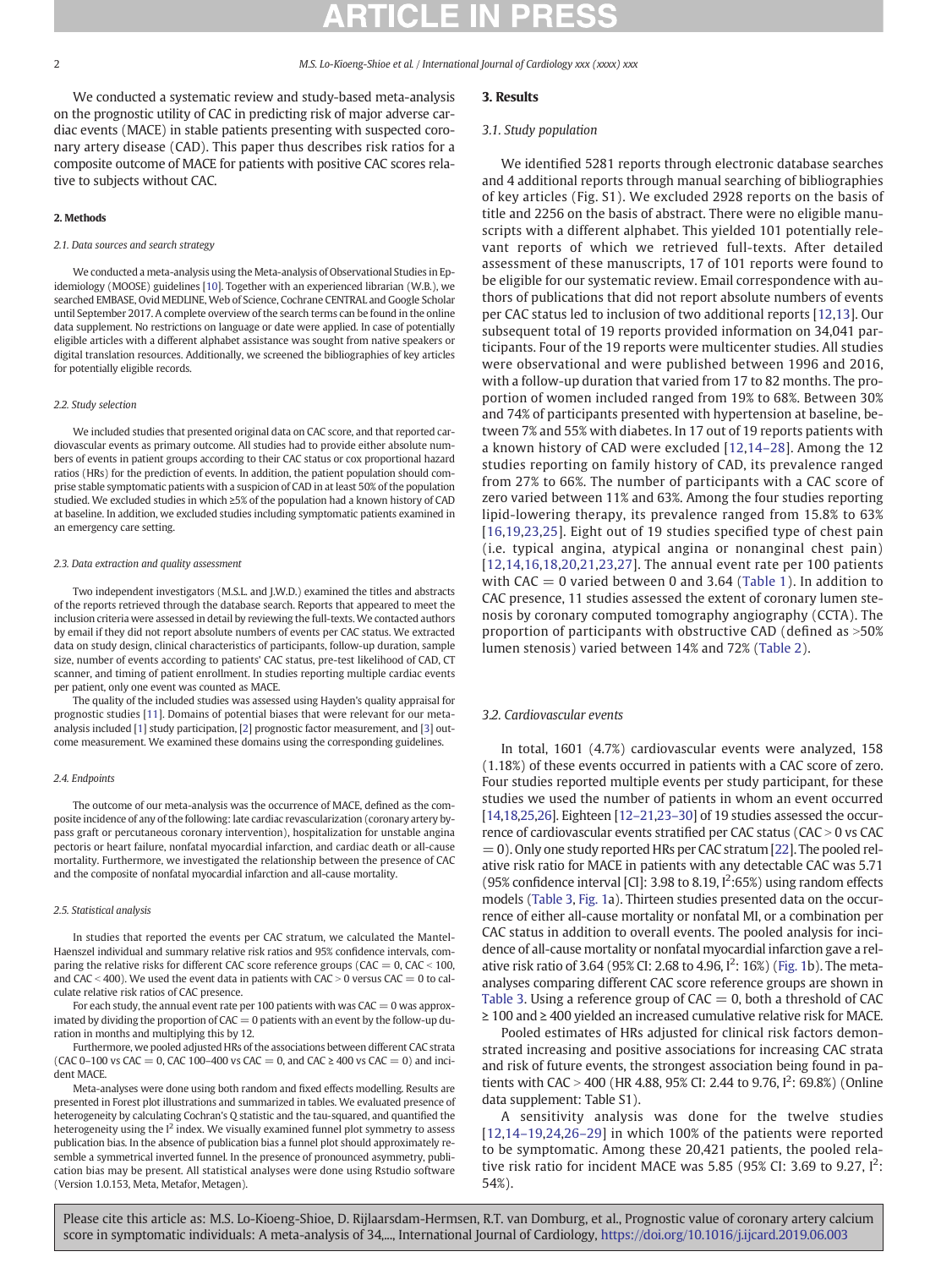### <span id="page-2-0"></span>Table 1

Characteristics of included studies.

| Author, year                 | Design             | Total<br>population months | Follow-up,     | Loss of<br>follow-up<br>(%) | Definition of events                                                                                                   | Events All<br>$CAC =$<br>$\mathbf{0}$ |        | Events,<br>$\%$ | Annual<br>event<br>rate,<br>per 100<br>$CAC =$<br>0<br>patients | Scanner<br>type/slice<br>thickness |
|------------------------------|--------------------|----------------------------|----------------|-----------------------------|------------------------------------------------------------------------------------------------------------------------|---------------------------------------|--------|-----------------|-----------------------------------------------------------------|------------------------------------|
| Al-Mallah,<br>2014 [14]      | Multicenter        | 8627                       | 25<br>(median) | 66 (0.8%)                   | Death, nonfatal MI                                                                                                     | 31                                    | 150 2% |                 | 0.31                                                            | <b>MDCT</b><br>(264)               |
| Becker, 2005<br>$[15]$       | Single-center 924  |                            | 35 (mean)      | NR                          | Cardiac death, MI                                                                                                      | $\mathbf{0}$                          | 78     | 8%              | 0                                                               | MDCT/3<br>mm                       |
| Bom, 2016 [16]               | Single-center 1551 |                            | 21<br>(median) | 0.6%                        | Death, MI, late revascularization                                                                                      | $\overline{2}$                        | 23     | 1%              | 0.15                                                            | <b>MDCT</b> (64,<br>128)           |
| Chaikriangkrai,<br>2015 [17] | Single-center 805  |                            | 28 (mean)      | 151 (16%)                   | Cardiac death, nonfatal MI, late revascularization                                                                     | $\mathbf{0}$                          | 25     | 3%              | 0                                                               | <b>MDCT</b><br>(64)/2.5<br>mm      |
| Dedic, 2011<br>$[18]$        | Single-center 424  |                            | 31 (mean)      | 47 (10%)                    | Cardiac death, nonfatal MI, unstable angina requiring<br>hospitalization, late revascularization                       | 2                                     | 30     | 10%             | 0.51                                                            | <b>MDCT</b><br>$[32]/3$ mm         |
| Detrano, 1996<br>[29]        | Multicenter        | 491                        | 30 (mean)      | 69 (14%)                    | Cardiac death, nonfatal MI                                                                                             | $\mathbf{1}$                          | 21     | 4%              | 0.41                                                            | <b>EBCT</b>                        |
| Engbers, 2016<br>$[19]$      | Single-center 4897 |                            | 31<br>(median) | 8(0.2%)                     | Death, nonfatal MI, late revascularization                                                                             | 21                                    | 278    | 6%              | 0.62                                                            | MDCT/2.5<br>mm                     |
| Hadamitzky,<br>2011 [13]     | Single-center 2223 |                            | 28<br>(median) | 96 (4.1%)                   | Cardiac death, nonfatal MI, unstable angina requiring<br>hospitalization, late revascularization                       | 2                                     | 47     | 2%              | 0.10                                                            | <b>MDCT</b> (16,<br>64)            |
| Hou, 2012 [20]               | Single-center 4425 |                            | 35<br>(median) | 582<br>(11.6%)              | Cardiac death, MI, late revascularization                                                                              | 56                                    | 363    | 8%              | 0.69                                                            | MDCT(64)                           |
| Hulten, 2014<br>$[12]$       | Multicenter        | 1145                       | 28<br>(median) | <b>NR</b>                   | Cardiac death, MI, angina, late revascularization                                                                      | $\overline{4}$                        | 35     | 3%              | 0.36                                                            | <b>MDCT</b><br>(264)               |
| Keelan, 2001<br>$[30]$       | Single-center 288  |                            | 82 (mean)      | 29 (9.1%)                   | Cardiac death, nonfatal MI                                                                                             | $\mathbf{1}$                          | 22     | 8%              | 0.46                                                            | <b>EBCT</b>                        |
| Kunita, 2014<br>[21]         | Single-center 722  |                            | 44 (mean)      | <b>NR</b>                   | Cardiac death, nonfatal MI, late revascularization                                                                     | 3                                     | 37     | 5%              | 0.31                                                            | <b>MDCT</b> (16,<br>64)/2.5<br>mm  |
| Kwon, 2011<br>$[22]$         | Single-center 3979 |                            | $27$ (mean)    | 6(0.1%)                     | Cardiac death, nonfatal myocardial infarction,<br>unstable angina requiring hospitalization, late<br>revascularization | <b>NR</b>                             | 105 3% |                 | $\overline{a}$                                                  | <b>MDCT</b><br>$(64)/3$ mm         |
| Lee, 2016 [23]               | Multicenter        | 1077                       | 23<br>(median) | 36 (3.2%)                   | Cardiac death, nonfatal MI, unstable angina, late<br>revascularization                                                 | 6                                     | 71     | 7%              | 0.93                                                            | <b>MDCT</b><br>$(64)/3$ mm         |
| Liu, 2013 [24]               | Single-center 98   |                            | $60$ (mean)    | 2(2%)                       | Cardiac death, unstable angina requiring<br>revascularization                                                          | 2                                     | 56     | 57%             | 2.67                                                            | <b>MDCT</b><br>$(64)/3$ mm         |
| Naya, 2013 [25]              | Single-center 901  |                            | 18<br>(median) | 71 (7.9%)                   | Cardiac death, MI, heart failure requiring<br>rehospitalization, late revascularization                                | 15                                    | 57     | 7%              | 2.49                                                            | <b>MDCT</b><br>$(64)/3$ mm         |
| Parma, 2016<br>[26]          | Single-center 588  |                            | $21$ (mean)    | <b>NR</b>                   | Cardiac death, nonfatal MI, revascularization                                                                          | 0                                     | 108    | 20%             | 0                                                               | <b>MDCT</b><br>$(64)/2$ mm         |
| Schenker, 2008<br>$[27]$     | Single-center 621  |                            | $17$ (mean)    | $\overline{0}$              | Death, nonfatal MI                                                                                                     | 11                                    | 55     | 9%              | 3.64                                                            | <b>MDCT</b><br>[16]/2.5<br>mm      |
| Schmermund.<br>2004 [28]     | Single-center 255  |                            | 38 (mean)      | 45 (15%)                    | Cardiac death, MI, revascularization                                                                                   | $\mathbf{1}$                          | 40     | 16%             | 0.51                                                            | EBCT/3<br>mm                       |

#### 3.3. Publication bias assessment

Fig. S2 shows the funnel plot of the studies included in our metaanalysis and might indicate slight asymmetry and subsequent reporting bias with smaller studies showing greater treatment effects.

### 3.4. Quality

We assessed the quality of the included publications on three different domains. In total, we assessed thirteen quality items from the following domains of potential bias: [[1](#page-5-0)] study participation [\[2\]](#page-5-0), prognostic factor measurement, and [\[3](#page-5-0)] outcome measurement. On seven of the thirteen quality items, all 19 reports reached a maximum score. All reports provided an adequate description of the population of interest, and all provided a clear description the prognostic factor, i.e. the CAC score. However, five reports did not fully provide a clear definition of the outcome of interest (Online data supplement: Table S2).

### 4. Discussion

Our extensive systematic literature search and analysis showed that in symptomatic patients with suspected coronary artery disease, presence of CAC significantly predicted MACE as well as the composite outcome of all-cause mortality and nonfatal myocardial infarction. Importantly, these results were not modified by adjustment for clinical risk factors including age, male gender, hypertension, diabetes, dyslipidemia, and current smoking. The absence of CAC was associated with a low risk of future events. In addition to the overall presence of CAC, we compared the risk of MACE at different calcium score thresholds. Compared to a reference group with a CAC score of zero, patients with scores above higher thresholds of CAC (CAC  $\geq$  100 and  $\geq$  400) were at greatest risk for future events. Strata with higher CAC scores were positively and significantly associated with greater risk of incident MACE, also after adjusting for clinical risk factors. All in all, CAC testing proved to be of significant prognostic value for risk stratification in this symptomatic population with suspected CAD.

Please cite this article as: M.S. Lo-Kioeng-Shioe, D. Rijlaarsdam-Hermsen, R.T. van Domburg, et al., Prognostic value of coronary artery calcium score in symptomatic individuals: A meta-analysis of 34,..., International Journal of Cardiology, <https://doi.org/10.1016/j.ijcard.2019.06.003>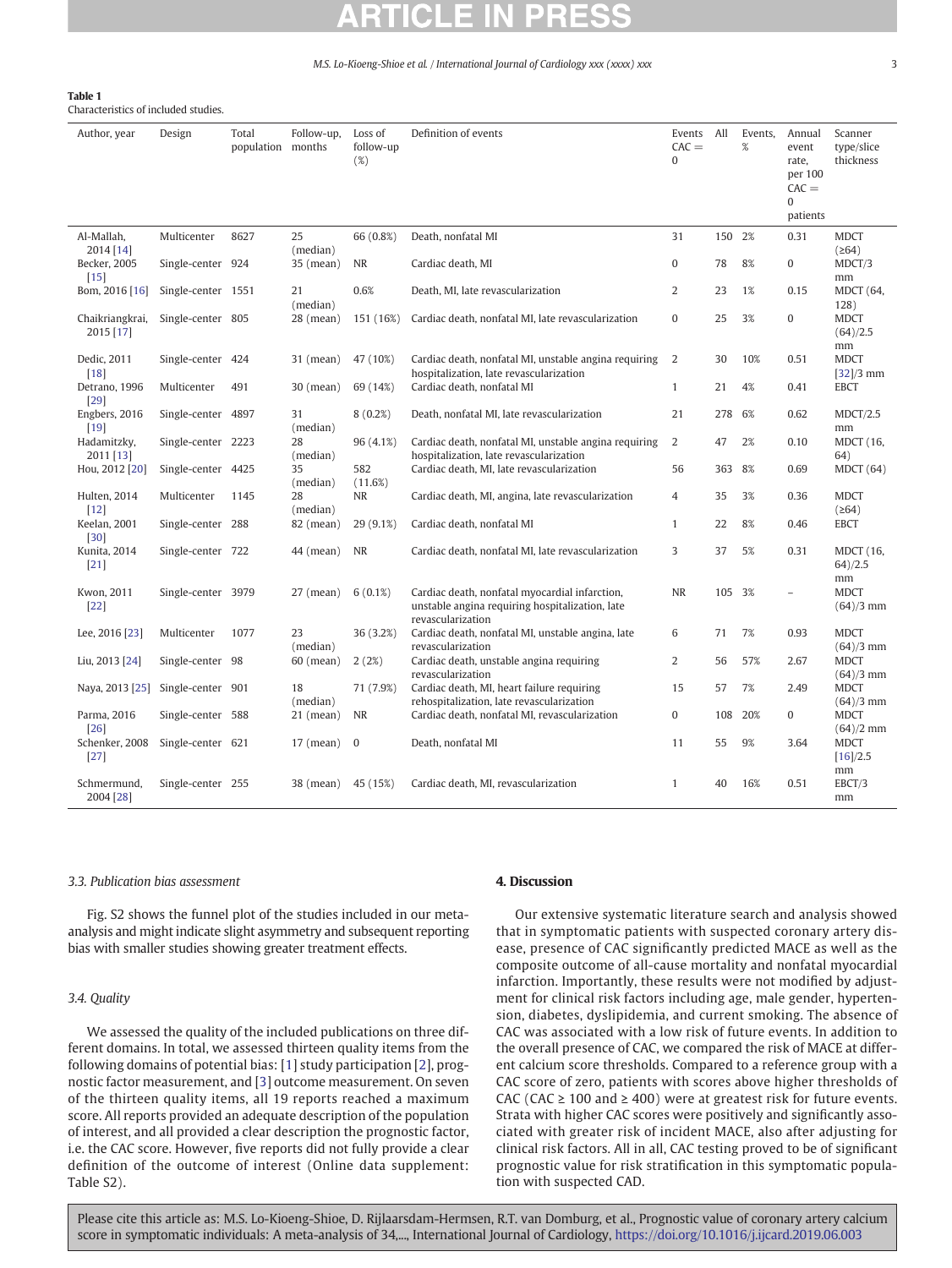#### <span id="page-3-0"></span>Table 2 Patient characteristics.

| Author, year                  | Mean<br>age     | Women,<br>$\%$ | <b>BMI</b><br>(kg/m2) | HTN,<br>% | DM,<br>$\%$ | DLP, %       | Cig.<br>$\%$     | CAD<br>FAM, % | >50%<br>stenosis, % | $CAC =$<br>0 | CAC<br>$\geq 400$ | Low<br>P(D)<br>$+)$ | Interm.<br>$P(D+)$ | High<br>P(D)<br>$+)$ | Scoring method           |
|-------------------------------|-----------------|----------------|-----------------------|-----------|-------------|--------------|------------------|---------------|---------------------|--------------|-------------------|---------------------|--------------------|----------------------|--------------------------|
| Al-Mallah, 2014 [14]          | -57             | 50%            | 27.5                  | 50%       | 13%         | 56%          | $17\%$           | 30%           | unk                 | 56%          | 8%                | 49%                 | 42%                | 9%                   | Diamond &<br>Forrester   |
| Becker, 2005 [15]             | 59              | 52%            | <b>NR</b>             | 55%       | 25%         | 44%<br>(HLP) | 35%              | 66%           | unk                 | 20%          | NR                | NR                  |                    |                      |                          |
| Bom, 2016 [16]                | 58              | 62%            | 26.6                  | 30%       | 8%          | 25%<br>(HLP) | 18%              | 47%           | 14%                 | 48%          | 7%                | 34%                 | 49%                | 17%                  | Duke Clinical<br>Score   |
| Chaikriang-krai,<br>2015 [17] | 58              | 47%            | <b>NR</b>             | 47%       | 14%         | 31%          | 21%              | <b>NR</b>     | 15%                 | 44%          | 15%               | NR                  |                    |                      |                          |
| Dedic, 2011 [18]              | 56              | 49%            | 26.8                  | 51%       | 14%         | 59%          | 28%              | 45%           | 32%                 | 36%          | 15%               | <b>NR</b>           |                    |                      |                          |
| Detrano, 1996 [29]            | 55              | 43%            | <b>NR</b>             | <b>NR</b> | <b>NR</b>   | <b>NR</b>    | <b>NR</b>        | <b>NR</b>     | 43%                 | 20%          | <b>NR</b>         | <b>NR</b>           |                    |                      |                          |
| Engbers, 2016 [19]            | 61              | 57%            | 27.6                  | 61%       | 13%         | 43%<br>(HCL) | $16\%$           | 55%           | unk                 | 27%          | 20%               | 9%                  | 91%                |                      | Diamond &<br>Forrester   |
| Hadamitzky, 2011<br>$[13]$    | 60 <sup>a</sup> | 33%            | 25.7                  | 59%       | 8%          | 52%<br>(HLP) | 35%              | 32%           | 29%                 | 37%          | 12%               | 20%                 | 74%                | 7%                   | Morise                   |
| Hou, 2012 [20]                | 60              | 38%            | 24.1                  | 57%       | 15%         | 27%          | 31%              | 35%           | 20%                 | 63%          | 8%                | <b>NR</b>           |                    |                      |                          |
| Hulten, 2014 [12]             | 55              | 37%            | <b>NR</b>             | 52%       | 16%         | 55%<br>(HLP) | $15\%$           | 61%           | 25%                 | 42%          | <b>NR</b>         |                     |                    |                      | Morise, mean: 47         |
| Keelan, 2001 [30]             | 56              | 23%            | <b>NR</b>             | 45%       | 13%         | <b>NR</b>    | 62% <sup>c</sup> | 51%           | <b>NR</b>           | 11%          | NR                | <b>NR</b>           |                    |                      |                          |
| Kunita, 2014 [21]             | 65              | 39%            | 23.7                  | 58%       | 33%         | 45%<br>(HCL) | 31%              | <b>NR</b>     | unk                 | 36%          | 12%               | NR                  |                    |                      |                          |
| Kwon, 2011 [22]               | 60              | 47%            | 24.6                  | 50%       | 16%         | 38%          | $12\%$           | <b>NR</b>     | 15%                 | 61%          | 5%                | 29%                 | 65%                | 6%                   | ACC/AHA                  |
| Lee, 2016 [23]                | 62              | 37%            | 25                    | 42%       | 55%         | 45%          | 39%              | <b>NR</b>     | 46%                 | 31%          | 17%               | 32%                 | 45%                | 23%                  | Framingham Risk<br>Score |
| Liu, 2013 [24]                | 63              | 19%            | <b>NR</b>             | 61%       | 22%         | 27%<br>(HCL) | 14%              | <b>NR</b>     | 72%                 | 15%          | 44%               | NR                  |                    |                      |                          |
| Naya, 2013 [25]               | 61 <sup>a</sup> | 68%            | 30.2                  | 74%       | 31%         | 54%          | 11%              | 27%           | unk                 | 44%          | 15%               | NR                  | 51%                | <b>NR</b>            | Duke Clinical<br>Score   |
| Parma, 2016 [26]              | 61              | 64%            | 28.2                  | 76%       | 15%         | 57%<br>(HCL) | $21\%$           | 61%           | unk                 | 40%          | 12%               | <b>NR</b>           |                    |                      |                          |
| Schenker, 2008 [27]           | 61              | 60%            | 32.4                  | 74%       | 28%         | 54%<br>(HLP) | 14%              | 37%           | unk                 | 34%          | 25%               |                     | 100%               |                      | NR (mean: 59.4%)         |
| Schmermund, 2004<br>[28]      | 58              | 29%            | <b>NR</b>             | 41%       | 7%          | 57%<br>(HCL) | 19%              | <b>NR</b>     | 37%                 | 24%          | $\rm NR$          | NR                  |                    |                      |                          |

Abbreviations: CAD FAM = family history of CAD; DLP = dyslipidemia; HCL = hypercholesterolemia; HLP = hyperlipidemia; HTN = hypertension; Interm. = intermediate; NR = not reported;  $P(D+)$  = pre-test likelihood; unk = unknown.

Median age.

**b** Current smoking.

<sup>c</sup> Any history of smoking.

Ours is not the first meta-analysis of CAC scanning in symptomatic subjects. In 2009, Sarwar et al. described the prognostic value of CAC absence in symptomatic patients [[31\]](#page-6-0). Based on their pooled analysis of 7 studies including almost 4000 patients, the cumulative relative risk ratio for patients with a CAC score of zero as compared with patients with positive CAC scores was found to be 0.09, concordant with our results. Nonetheless, our meta-analysis differs from this previous analysis in several aspects. First, we were able to

include 13 new studies that additionally contributed over 31,000 patients [12–[14,](#page-6-0)16–[23,25](#page-6-0),[26](#page-6-0)]. Second, we excluded studies on patients presenting with acute symptoms and, third, uphold a higher threshold for CAD suspicion. These actions resulted in a better defined and more homogenous study population. Fourth, we analyzed both the prognostic value of CAC per CAC status (CAC > 0 versus CAC = 0), as well as per different thresholds of CAC and CAC strata. Fifth and last, while a large number of events in the published literature

#### Table 3

Meta-analysis comparing risk for MACE at different thresholds of CAC.

| Threshold of CAC score evaluated      | No of studies                 | No of participants evaluated |                | RR (95% CI)       | $I^2$ | $t^2$  |
|---------------------------------------|-------------------------------|------------------------------|----------------|-------------------|-------|--------|
| $CAC score = 0$ as reference group:   |                               |                              |                |                   |       |        |
| Score $> 0$ vs 0                      | $87(12 - 21, 23 - 30)$        | 30,057                       | Random effects | 5.71 [3.98;8.19]  | 65%   | 0.2778 |
|                                       |                               |                              | Fixed effects  | 6.58 [5.58; 7.76] |       |        |
| Score $>$ /100 vs 0                   | 7(13,18-21,24,28)             | 9434                         | Random effects | 9.57 [6.87;13.33] | 23%   | 0.0433 |
|                                       |                               |                              | Fixed effects  | 9.71 [7.70;12.25] |       |        |
| Score $>$ /400 vs 0                   | $9(13, 18 - 21, 23 - 25, 27)$ | 8577                         | Random effects | 8.30 [4.95;13.90] | 77%   | 0.4083 |
|                                       |                               |                              | Fixed effects  | 9.21 [7.47;11.36] |       |        |
| CAC score $<$ 100 as reference group: |                               |                              |                |                   |       |        |
| Score $>$ /100 vs $<$ 100             | 7(13,18-21,24,28)             | 13,198                       | Random effects | 4.09 [2.85;5.89]  | 79%   | 0.1652 |
|                                       |                               |                              | Fixed effects  | 4.81 [4.19;5.53]  |       |        |
| Score $>$ /400 vs <100                | $6(13, 18 - 21, 24)$          | 10,762                       | Random effects | 5.08 [3.52;7.34]  | 75%   | 0.1389 |
|                                       |                               |                              | Fixed effects  | 6.03 [5.16;7.05]  |       |        |
| CAC score $<$ 400 as reference group: |                               |                              |                |                   |       |        |
| Score $>$ /400 vs <400                | $9(13, 18 - 21, 23 - 25, 27)$ | 15,368                       | Random effects | 3.30 [2.41;4.51]  | 83%   | 0.1746 |
|                                       |                               |                              | Fixed effects  | 3.83 [3.41:4.31]  |       |        |
|                                       |                               |                              |                |                   |       |        |

Please cite this article as: M.S. Lo-Kioeng-Shioe, D. Rijlaarsdam-Hermsen, R.T. van Domburg, et al., Prognostic value of coronary artery calcium score in symptomatic individuals: A meta-analysis of 34,..., International Journal of Cardiology, <https://doi.org/10.1016/j.ijcard.2019.06.003>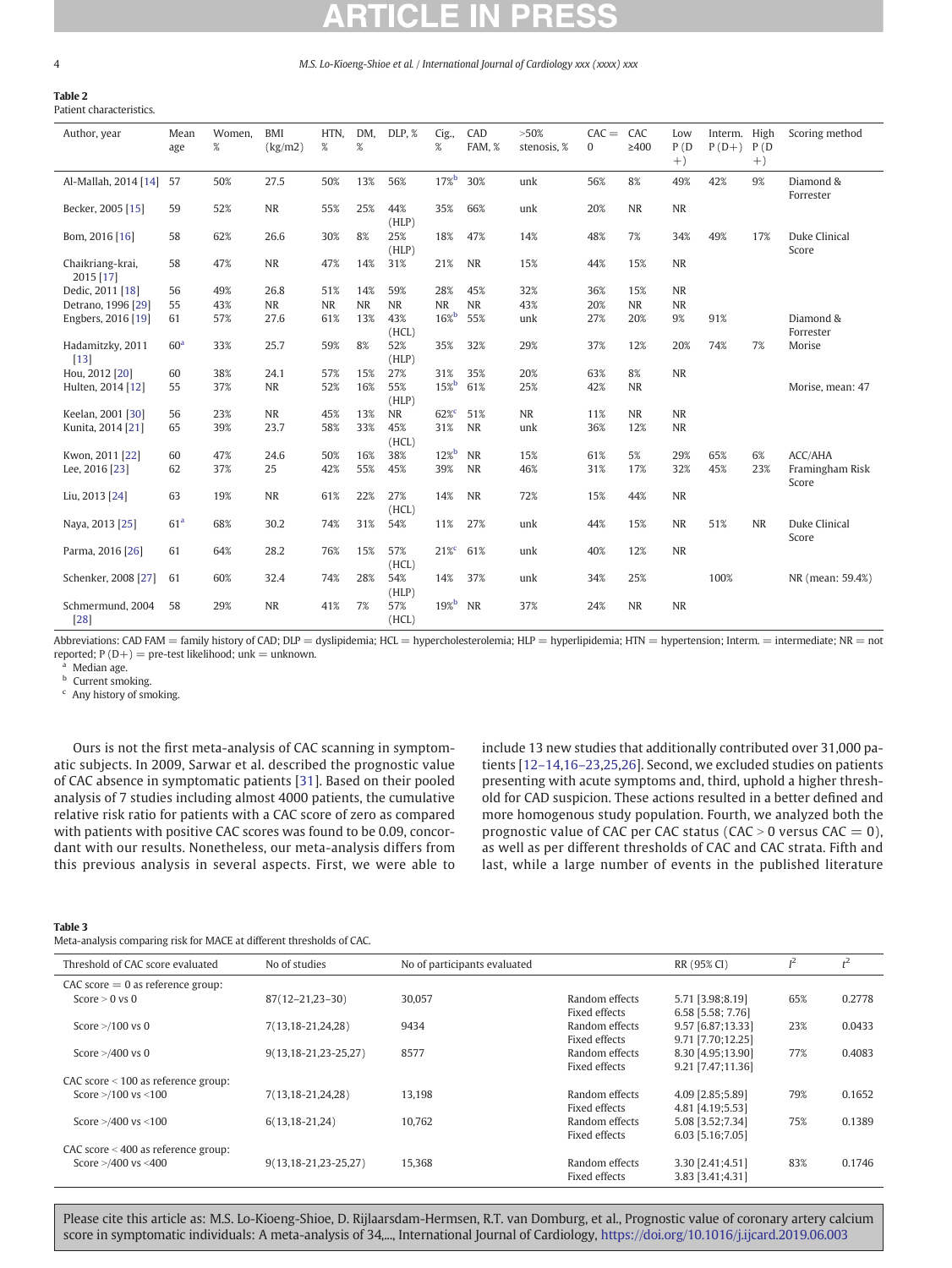|                                                 |                                                                                                                                                                                      |                                                             | CAC > 0                                                                |                                                                             | $CAC = 0$                                                            |                                  |                                                                                 |                                                                                                                                                                                      |                                                                                 |
|-------------------------------------------------|--------------------------------------------------------------------------------------------------------------------------------------------------------------------------------------|-------------------------------------------------------------|------------------------------------------------------------------------|-----------------------------------------------------------------------------|----------------------------------------------------------------------|----------------------------------|---------------------------------------------------------------------------------|--------------------------------------------------------------------------------------------------------------------------------------------------------------------------------------|---------------------------------------------------------------------------------|
| Study                                           |                                                                                                                                                                                      | <b>Events Total Events</b>                                  |                                                                        |                                                                             | Total                                                                | <b>Risk Ratio</b>                | RR                                                                              | 95%-CI Weight                                                                                                                                                                        |                                                                                 |
| 1<br>2<br>3<br>4<br>5<br>6<br>7<br>8<br>9<br>10 | Al-Mallah, 2014<br><b>Becker, 2005</b><br>Bom, 2016<br>Chaikriangkrai, 2015<br>Dedic, 2011<br>Detrano, 1996<br>Engbers, 2016<br>Hadamitzky, 2011<br>Hou, 2012<br><b>Hulten, 2014</b> | 119<br>78<br>21<br>25<br>28<br>20<br>257<br>45<br>307<br>31 | 3767<br>736<br>812<br>451<br>266<br>393<br>3582<br>1400<br>1640<br>662 | 31<br>0<br>2<br>0<br>$\overline{c}$<br>1<br>21<br>$\overline{c}$<br>56<br>4 | 4860<br>188<br>739<br>354<br>151<br>98<br>1315<br>823<br>2785<br>483 |                                  | 4.95<br>40.18<br>9.56<br>40.04<br>7.95<br>4.99<br>4.49<br>13.23<br>9.31<br>5.65 | [3.34; 7.34]<br>[2.50; 645.13]<br>[2.25; 40.62]<br>[2.45; 655.47]<br>[1.92; 32.90]<br>[0.68]<br>36.711<br>[2.89;<br>6.981<br>[3.22;<br>54.38<br>[7.05]<br>12.301<br>[2.01;<br>15.91] | 10.8%<br>1.5%<br>4.2%<br>1.5%<br>4.3%<br>2.6%<br>10.5%<br>4.3%<br>11.5%<br>6.1% |
| 11                                              | <b>Keelan, 2001</b>                                                                                                                                                                  | 21                                                          | 256                                                                    | 1                                                                           | 32                                                                   |                                  | 2.62                                                                            | [0.37;<br>18.86]                                                                                                                                                                     | 2.6%                                                                            |
| 12<br>13<br>14<br>15<br>16<br>17                | <b>Kunita, 2014</b><br>Lee, 2016<br>Liu, 2013<br>Naya, 2013<br>Parma, 2016<br>Schenker, 2008                                                                                         | 34<br>65<br>54<br>42<br>108<br>44                           | 462<br>739<br>85<br>499<br>349<br>408                                  | 3<br>6<br>$\overline{2}$<br>15<br>0<br>11                                   | 260<br>338<br>15<br>402<br>239<br>213                                |                                  | 6.38<br>4.95<br>4.76<br>2.26<br>2.09                                            | [1.98;<br>20.56]<br>[2.17;<br>11.32]<br>[1.30;<br>17.491<br>[1.27;<br>4.01]<br>148.70 [9.29; 2380.97]<br>[1.10; 3.96]                                                                | 5.4%<br>7.5%<br>4.8%<br>9.4%<br>1.5%<br>8.9%                                    |
| 18                                              | Schmermund, 2004                                                                                                                                                                     | 39                                                          | 193                                                                    | 1                                                                           | 62                                                                   |                                  | 12.53                                                                           | [1.76; 89.32]                                                                                                                                                                        | 2.7%                                                                            |
|                                                 | Random effects model<br>Heterogeneity: $l^2 = 65\%$ , $\tau^2 = 0.2749$ , $p < 0.01$                                                                                                 |                                                             | 16700                                                                  |                                                                             | 13357                                                                | ◇<br>0<br>0.1<br>1<br>10<br>1000 | 5.71                                                                            | [3.98;                                                                                                                                                                               | 8.19] 100.0%                                                                    |
|                                                 |                                                                                                                                                                                      |                                                             |                                                                        |                                                                             |                                                                      |                                  |                                                                                 |                                                                                                                                                                                      |                                                                                 |
|                                                 |                                                                                                                                                                                      |                                                             | CAC > 0                                                                |                                                                             | $CAC = 0$                                                            |                                  |                                                                                 |                                                                                                                                                                                      |                                                                                 |
|                                                 | Study                                                                                                                                                                                |                                                             |                                                                        | <b>Events Total Events Total</b>                                            |                                                                      | <b>Risk Ratio</b>                | <b>RR</b>                                                                       | 95%-CI Weight                                                                                                                                                                        |                                                                                 |
|                                                 |                                                                                                                                                                                      |                                                             |                                                                        |                                                                             |                                                                      |                                  |                                                                                 |                                                                                                                                                                                      |                                                                                 |
| 1                                               | Al-Mallah, 2014                                                                                                                                                                      | 119                                                         | 3767                                                                   |                                                                             | 31 4860                                                              |                                  |                                                                                 | 4.95 [3.34; 7.34]                                                                                                                                                                    | 27.9%                                                                           |
| 2                                               | <b>Becker, 2005</b>                                                                                                                                                                  | 78                                                          | 736                                                                    | 0                                                                           | 188                                                                  |                                  |                                                                                 | 40.18 [2.50; 645.13]                                                                                                                                                                 | 1.2%                                                                            |
| 3                                               | Bom, 2016                                                                                                                                                                            | $\overline{7}$                                              | 812                                                                    | 0                                                                           | 739                                                                  |                                  |                                                                                 | 13.65 [0.78; 238.62]                                                                                                                                                                 | 1.1%                                                                            |
| 4                                               | Chaikriangkrai, 2015 16                                                                                                                                                              |                                                             | 451                                                                    | 0                                                                           | 354                                                                  |                                  |                                                                                 | 25.91 [1.56; 430.39]                                                                                                                                                                 | 1.2%                                                                            |
| 5                                               | Dedic, 2011                                                                                                                                                                          | 10                                                          | 266                                                                    | 0                                                                           | 151                                                                  |                                  |                                                                                 | 11.94 [0.70; 202.30]                                                                                                                                                                 | 1.2%                                                                            |
| 6                                               | Detrano, 1996                                                                                                                                                                        | 20                                                          | 393                                                                    | 1                                                                           | 98                                                                   |                                  |                                                                                 | 4.99 [0.68; 36.71]                                                                                                                                                                   | 2.3%                                                                            |
| 7                                               | Engbers, 2016                                                                                                                                                                        | 152                                                         | 3582                                                                   |                                                                             | 19 1315                                                              |                                  |                                                                                 | 2.94 [1.83; 4.71]                                                                                                                                                                    | 23.2%                                                                           |
| 8                                               | Hadamitzky, 2011                                                                                                                                                                     | 10                                                          | 1400                                                                   | 2                                                                           | 823                                                                  |                                  |                                                                                 | 2.94 [0.65; 13.38]                                                                                                                                                                   | 3.8%                                                                            |
| 9                                               | Hulten, 2014                                                                                                                                                                         | 14                                                          | 662                                                                    | 3                                                                           | 483                                                                  |                                  |                                                                                 | 3.40 [0.98; 11.78]                                                                                                                                                                   | 5.5%                                                                            |
| 10                                              | <b>Keelan, 2001</b>                                                                                                                                                                  | 21                                                          | 256                                                                    | 1                                                                           | 32                                                                   |                                  |                                                                                 | 2.62 [0.37; 18.86]                                                                                                                                                                   | 2.3%                                                                            |
| 11                                              | Naya, 2013                                                                                                                                                                           | 27                                                          | 499                                                                    | 8                                                                           | 402                                                                  |                                  |                                                                                 | 2.72 [1.25; 5.92]                                                                                                                                                                    | 12.0%                                                                           |
| 12                                              | Parma, 2016                                                                                                                                                                          | 14                                                          | 349                                                                    | 0                                                                           | 239                                                                  |                                  |                                                                                 | 19.87 [1.19; 331.54]                                                                                                                                                                 | 1.2%                                                                            |
| 13                                              | Schenker, 2008                                                                                                                                                                       | 44                                                          | 408                                                                    | 11                                                                          | 213                                                                  |                                  |                                                                                 | 2.09 [1.10; 3.96]                                                                                                                                                                    | 16.0%                                                                           |
| 14                                              | Schmermund, 2004                                                                                                                                                                     | 5                                                           | 193                                                                    | 0                                                                           | 62                                                                   |                                  |                                                                                 | 3.55 [0.20; 63.36]                                                                                                                                                                   | 1.1%                                                                            |
|                                                 | Random effects model                                                                                                                                                                 |                                                             | 13774                                                                  |                                                                             | 9959                                                                 |                                  |                                                                                 | 3.64 [2.68; 4.96] 100.0%                                                                                                                                                             |                                                                                 |

Fig. 1. Title: Relative risk ratios for MACE CAC > 0 vs CAC = 0. Legend: panel A shows the relative risk ratios for MACE in patients with CAC > 0 versus CAC = 0; panel B shows the relative risk ratios for all-cause mortality and nonfatal myocardial infarction in patients with CAC > 0 versus CAC = 0. Abbreviations: CAC = coronary artery calcium; CI = confidence interval; RR  $=$  relative risk.

consists of coronary revascularizations, we analyzed the value of CAC scanning on 'hard endpoints', i.e. the composite of all-cause mortality and nonfatal myocardial infarction.

<span id="page-4-0"></span>A

B

Pooled results from 5 population-based cohort studies with 6739 low-risk women showed that CAC was associated with increased risk of atherosclerotic CVD [[7](#page-6-0)]. In that study, patients with positive CAC scores had a hazard ratio of 2.04 as compared with patients without any CAC. Another study found no significant differences between men and women for mild- to high-risk CAC scores, suggesting an equivalent ability to stratify CVD risk by gender [\[32](#page-6-0)]. The data in the studies we included did not allow us to stratify by gender. In a recent meta-analysis of stable patients presenting with acute symptoms, absence of CAC was associated with significantly lower risk of future cardiovascular events [\[33\]](#page-6-0). Although these meta-analyses included different study populations, their findings are consistent with our data on symptomatic patients with stable symptoms.

In our analyses we used a CAC score threshold of >400, which is similar to the thresholds used in the studies we included. However, the recently updated SCCT expert consensus statement for CAC scoring recommends using a threshold of CAC score  $>$  300 [\[34](#page-6-0)].

The persistent interest in the predictive utility of CAC testing is not surprising. In the asymptomatic population, CAC scoring has proven to be a reliable method for estimating calcified plaque burden and identifying future cardiovascular events. When added to existing risk prediction algorithms, CAC testing was shown to reliably predict future CVD events [[35\]](#page-6-0). CAC testing was found to be cost-effective in the assessment of intermediate risk patients [\[36\]](#page-6-0).

CAC testing can preclude the need for further downstream testing [\[37,38\]](#page-6-0), and both screening and identification of CAC abnormalities may lead to improvements in cardiovascular risk factors [[39\]](#page-6-0). In addition, there is evidence indicating that CAC testing has positive impact on adherence of statin therapy and lifestyle changes [\[40,41](#page-6-0)]. Given its

Please cite this article as: M.S. Lo-Kioeng-Shioe, D. Rijlaarsdam-Hermsen, R.T. van Domburg, et al., Prognostic value of coronary artery calcium score in symptomatic individuals: A meta-analysis of 34,..., International Journal of Cardiology, <https://doi.org/10.1016/j.ijcard.2019.06.003>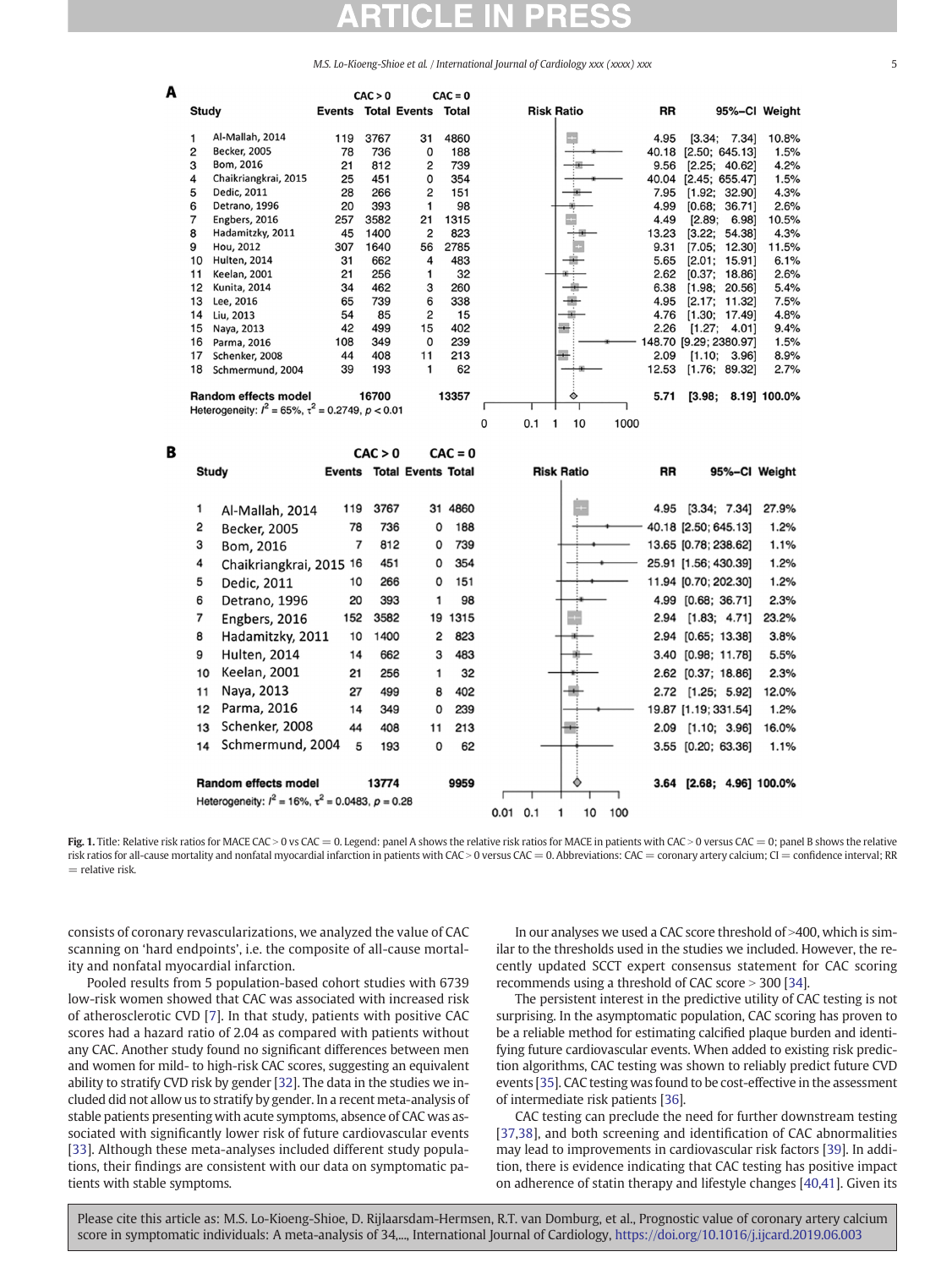<span id="page-5-0"></span>low radiation dose and relatively low-cost (usually less than \$100), it is plausible that CAC scoring will play an increasingly important role in health care management for the asymptomatic population [[42,43](#page-6-0)].

The diagnostic value of CAC scanning in symptomatic patients is increasingly being investigated. Compared to CCTA, CAC testing has the additional benefit of being rapid and non-invasive, not requiring venipuncture, and being easily accessible. The prognostic value of CAC compared to functional stress testing among stable patients with suspected CAD was recently investigated in a prospective trial. In that trial, most patients who experienced clinical events presented with positive CAC scans, while only a minority exhibited functional stress test abnormalities. Still, as a result of the higher specificity of the abnormal functional test, both tests were found to have similar discriminatory abilities [\[44](#page-6-0)].

As stated previously, it is plausible that CAC scoring will play an increasingly important role in health care management for the asymptomatic population [\[42,43\]](#page-6-0). Similarly, the diagnostic role of CAC testing in symptomatic patients might gain greater clinical utility. Although CCTA may be done in many symptomatic patients, preangiographic CAC scoring may be helpful in the decision to proceed to angiography or to defer the procedure. But in particular in the primary care setting, CAC testing may prove to be very useful, since referral may not be indicated in men and women with mild symptoms and relatively low CAC scores.

As stated previously, current literature provides solid evidence that absence of CAC is associated with favorable prognosis in asymptomatic individuals [\[45](#page-6-0),2]. The same evidence is now emerging that this holds true in symptomatic patients as well [\[31,46](#page-6-0)–49]. Nonetheless, the results of different studies addressing outpatients with a CAC score of zero appear equivocal [[47,50\]](#page-6-0). For instance, Gottlieb et al. () found that absence of CAC did not exclude the presence of obstructive stenoses or the need for revascularization in their population with suspected CAD and high pretest probability. Separate analyses from a symptomatic cohort trial showed that CAC absence did significantly reduce, but did not fully eliminate the occurrence of obstructive CAD [\[47](#page-6-0)]. Still, the absence of CAC significantly lowered the risk of adverse future events in all reports on CAC scanning. Of course, no normal test outcome – not even normal coronary angiography – can guarantee a completely event-free in all patients and doctors must remain vigilant when CAD is still suspected on clinical grounds.

In total, 13 of the CAC studies that we analyzed, reported on subsequent coronary revascularizations, either percutaneous coronary intervention or coronary artery bypass graft. Of these studies, 11 included only late, from 60 days to 6 months post coronary CCTA, revascularizations. Exclusion of early revascularizations from survival analysis could minimize verification bias [[51\]](#page-6-0). Of course, patients with significant coronary lumen stenosis ( $\geq 50\%$ ) by CCTA are more likely to undergo invasive angiography and revascularization early post-CCTA in clinical practice. Late revascularizations, on the other hand, are less frequently associated with CCTA findings and more often triggered by the symptomatology of patients. Three studies that we reported did not separately consider early and late coronary revascularizations. When we studied the relation between CAC scores and all-cause mortality and myocardial infarction, after the exclusion of events as revascularizations and hospitalizations, we found that patients with positive CAC scores had a 5-fold increased risk. Appropriate preventive treatment of patients with coronary calcium should reduce their risk of future complications.

### 4.1. Strengths & limitations

Our meta-analysis is not without limitations. We recognize the importance of the specific usefulness of CAC scoring in patients with low to intermediate CAD probability and with non-specific or atypical chest pain. Unfortunately, since the majority of studies did not specify type of chest pain, it was not possible to analyze this separately and thus better estimate the usefulness of CAC score in symptomatic patients. Second, assessment of the large number of studies that were included in our analyses showed some heterogeneity among the populations under study. This was accounted for by applying random effects models. Although the findings of most studies that we included were concordant, our findings might not be generalizable to populations that were not represented in this meta-analysis. Third, in the analysis of the relation between CAC scores and hard events we were not able to adjust for several important variables, such as optimal medical treatment and achieved LDL-cholesterol and glucose goals. Hence, our calculated increased risk of all-cause mortality and myocardial infarction might be an overestimation. This is, on the other hand and to the best of our knowledge, the largest meta-analysis to report the on prognostic value of CAC in stable symptomatic patients. Our data and results confirm and strengthen the strong association between CAC and prognosis in the symptomatic patient population. However, the strong associations between CAC and increased risk as reported here may be modified by proper preventive measures in patients found to be at high risk on the basis of their calcium score.

### 5. Conclusion

On the basis of our analyses on over 34,000 stable, symptomatic patients with suspected CAD, we conclude that increased levels of coronary artery calcium are strongly and independently associated with increased risk for major adverse cardiac events. In these patients, the risk for cardiac events increased with greater CAC scores. The findings are clinically relevant for the large group of symptomatic patients and, although a multicenter randomized trial will be needed to assess the exact utility and incremental predictive value of calcium testing, our analyses indicate that CAC scanning should be helpful in clinical decision making in a considerable number of stable patients with chest pain.

Supplementary data to this article can be found online at [https://doi.](https://doi.org/10.1016/j.ijcard.2019.06.003) [org/10.1016/j.ijcard.2019.06.003.](https://doi.org/10.1016/j.ijcard.2019.06.003)

### Funding

This research did not receive any specific grant from funding agencies in the public, commercial, or not-for-profit sectors.

### Declaration of Competing Interest

M.S.L., R.v.D., M.H., J.A.C.L., S.E.H., J.W.D.: nothing to disclose; D.R-H.: supported by an unrestricted grant from the Bronovo research fund.

### Acknowledgements

The authors wish to thank Wichor Bramer, Medical librarian Erasmus University Rotterdam, for his support with the literature search.

#### References

- [1] [A.S. Agatston, W.R. Janowitz, F.J. Hildner, N.R. Zusmer, M. Viamonte Jr., R. Detrano,](http://refhub.elsevier.com/S0167-5273(18)36925-0/rf0005) Quantifi[cation of coronary artery calcium using ultrafast computed tomography, J.](http://refhub.elsevier.com/S0167-5273(18)36925-0/rf0005) [Am. Coll. Cardiol. 15 \(1990\) 827](http://refhub.elsevier.com/S0167-5273(18)36925-0/rf0005)–832.
- [2] [A.D. Gepner, R. Young, J.A. Delaney, et al., Comparison of coronary artery calcium](http://refhub.elsevier.com/S0167-5273(18)36925-0/rf0010) [presence, carotid plaque presence, and carotid intima-media thickness for cardio](http://refhub.elsevier.com/S0167-5273(18)36925-0/rf0010)[vascular disease prediction in the multi-ethnic study of atherosclerosis, Circ.](http://refhub.elsevier.com/S0167-5273(18)36925-0/rf0010) [Cardiovasc. Imaging 8 \(2014\)](http://refhub.elsevier.com/S0167-5273(18)36925-0/rf0010).
- [3] [R.L. McClelland, N.W. Jorgensen, M. Budoff, et al., 10-Year coronary heart disease risk](http://refhub.elsevier.com/S0167-5273(18)36925-0/rf0015) [prediction using coronary artery calcium and traditional risk factors: derivation in](http://refhub.elsevier.com/S0167-5273(18)36925-0/rf0015) [the MESA \(multi-ethnic study of atherosclerosis\) with validation in the HNR](http://refhub.elsevier.com/S0167-5273(18)36925-0/rf0015) [\(Heinz Nixdorf recall\) Study and the DHS \(Dallas Heart Study\), J. Am. Coll. Cardiol.](http://refhub.elsevier.com/S0167-5273(18)36925-0/rf0015) [66 \(2015\) 1643](http://refhub.elsevier.com/S0167-5273(18)36925-0/rf0015)–1653.
- [4] [D.C. Goff Jr., D.M. Lloyd-Jones, G. Bennett, et al., 2013 ACC/AHA guideline on the as](http://refhub.elsevier.com/S0167-5273(18)36925-0/rf0020)[sessment of cardiovascular risk: a report of the American College of Cardiology/](http://refhub.elsevier.com/S0167-5273(18)36925-0/rf0020)

Please cite this article as: M.S. Lo-Kioeng-Shioe, D. Rijlaarsdam-Hermsen, R.T. van Domburg, et al., Prognostic value of coronary artery calcium score in symptomatic individuals: A meta-analysis of 34,..., International Journal of Cardiology, <https://doi.org/10.1016/j.ijcard.2019.06.003>